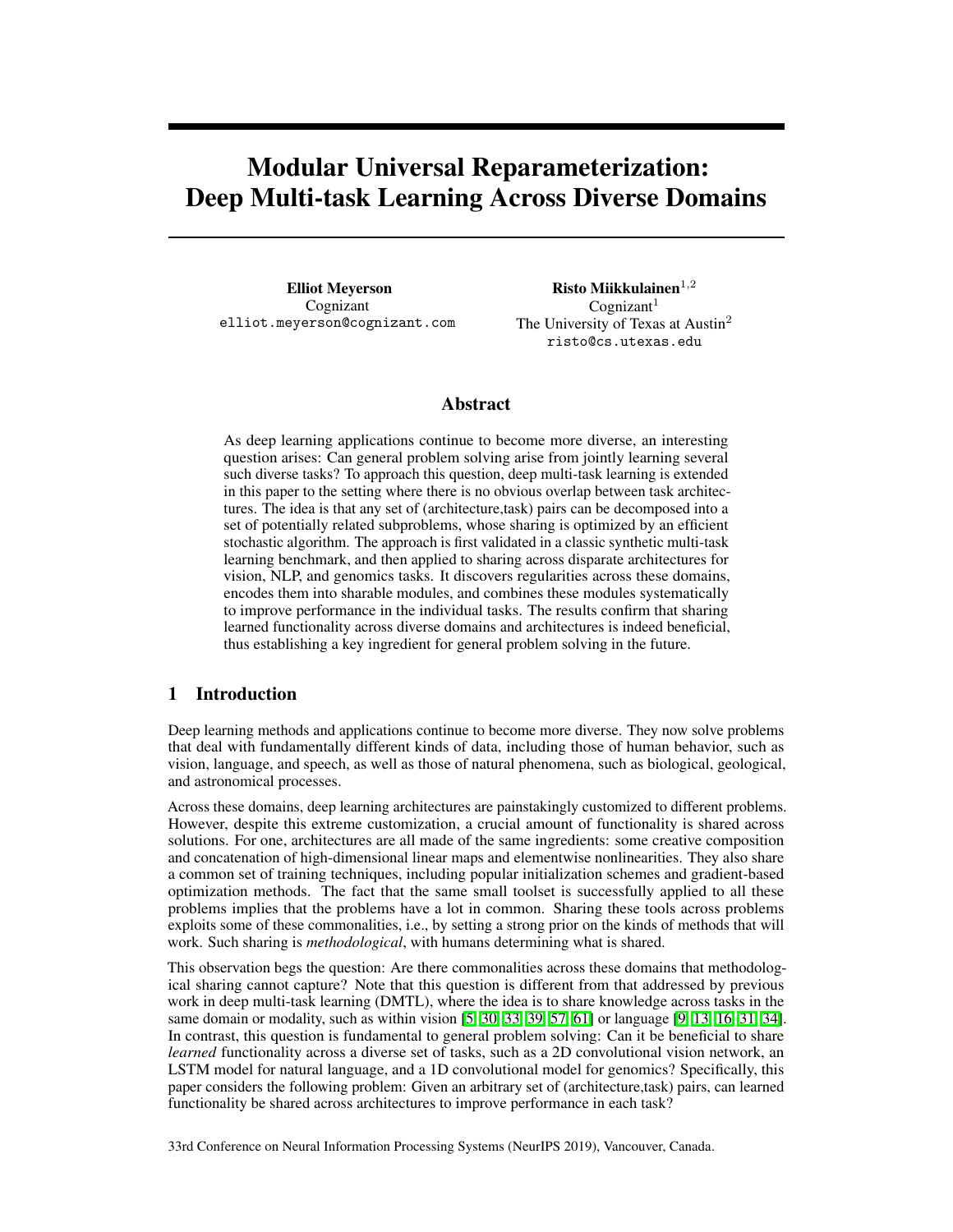Drawing on existing approaches to DMTL, a first approach to this problem is developed, showing that such effective sharing is indeed possible. The approach is based on decomposing the general multi-task learning problem into several fine-grained and equally-sized subproblems, or *pseudo-tasks*. Training a set of (architecture,task) pairs then corresponds to solving a set of related pseudo-tasks, whose relationships can be exploited by shared functional modules. To make this framework practical, an efficient search algorithm is introduced for optimizing the mapping between pseudo-tasks and the modules that solve them, while simultaneously training the modules themselves. The approach, modular universal reparameterization (MUiR), is validated in a synthetic MTL benchmark problem, and then applied to large-scale sharing between the disparate modalities of vision, NLP, and genomics. It leads to improved performance on each task, and highly-structured architecture-dependent sharing dynamics, in which the modules that are shared more demonstrate increased properties of generality. These results show that MUiR makes it possible to share knowledge across diverse domains, thus establishing a key ingredient for building general problem solving systems in the future.

## 2 Problem Statement and Related Work

This paper is concerned with the following question: *Given an arbitrary set of (architecture,task) pairs, can learned functionality be shared across architectures to improve performance in each task?* Any method that answers this question must satisfy two requirements: (1) It must support any given set of architectures, and (2) it must *align* parameters across the given architectures.

Parameters in two architectures are *aligned* if they have some learnable tensor in common. An alignment across architectures implies how tasks are related, and how much they are related. The goal of DMTL is to improve performance across tasks through joint training of aligned architectures, exploiting inter-task regularities. In recent years, DMTL has been applied within areas such as vision  $[5, 30, 33, 39, 57, 61]$  $[5, 30, 33, 39, 57, 61]$  $[5, 30, 33, 39, 57, 61]$  $[5, 30, 33, 39, 57, 61]$  $[5, 30, 33, 39, 57, 61]$  $[5, 30, 33, 39, 57, 61]$  $[5, 30, 33, 39, 57, 61]$  $[5, 30, 33, 39, 57, 61]$  $[5, 30, 33, 39, 57, 61]$  $[5, 30, 33, 39, 57, 61]$  $[5, 30, 33, 39, 57, 61]$ , natural language  $[9, 13, 16, 31, 34]$  $[9, 13, 16, 31, 34]$  $[9, 13, 16, 31, 34]$  $[9, 13, 16, 31, 34]$  $[9, 13, 16, 31, 34]$  $[9, 13, 16, 31, 34]$  $[9, 13, 16, 31, 34]$  $[9, 13, 16, 31, 34]$  $[9, 13, 16, 31, 34]$ , speech  $[19, 46, 55]$  $[19, 46, 55]$  $[19, 46, 55]$  $[19, 46, 55]$  $[19, 46, 55]$ , and reinforcement learning  $\left[\prod_{i=1}^{\infty}20,51\right]$  $\left[\prod_{i=1}^{\infty}20,51\right]$  $\left[\prod_{i=1}^{\infty}20,51\right]$ . The rest of this section reviews existing DMTL methods, showing that none of these methods satisfy both conditions (1) and (2).

The classical approach to DMTL considers a joint model across tasks in which some aligned layers are shared completely across tasks, and the remaining layers remain task-specific [\[7\]](#page-9-6). In practice, the most common approach is to share all layers except for the final classification layers [\[11,](#page-9-5) [13,](#page-9-2) [18,](#page-9-7) [19,](#page-9-4) 19, [20,](#page-10-5) [31,](#page-10-3) [42,](#page-11-5) [55,](#page-11-3) [61\]](#page-11-1). A more flexible approach is to not share parameters exactly across shared layers, but to factorize layer parameters into shared and task-specific factors **[\[3,](#page-9-8) [23,](#page-10-6) [28,](#page-10-7) 29, 24, [56,](#page-11-7) [57\]](#page-11-0)**. Such approaches work for any set of architectures that have a known set of aligned layers. However, these methods only apply when such alignment is known *a priori*. That is, they do not meet condition (2).

One approach to overcome the alignment problem is to design an entirely new architecture that integrates information from different tasks and is maximally shared across tasks  $[5, 16, 22]$  $[5, 16, 22]$  $[5, 16, 22]$  $[5, 16, 22]$  $[5, 16, 22]$ . Such an approach can even be used to share knowledge across disparate modalities  $[22]$ . However, by disregarding task-specific architectures, this approach does not meet condition (1). Related approaches attempts to learn how to assemble a set of shared modules in different ways to solve different tasks, whether by gradient descent  $\sqrt{37}$ , reinforcement learning  $\sqrt{45}$ , or evolutionary architecture search [\[30\]](#page-10-0). These methods also construct new architectures, so they do not meet condition (1); however, they have shown that including a small number of location-specific parameters is crucial to sharing functionality across diverse locations.

Drawing on the methods above, this paper introduces a first approach that meets both conditions. First, a simple decomposition is introduced that applies to any set of architectures and supports automatic alignment. This decomposition is extended to include a small number of location-specific parameters, which are integrated in a manner mirroring factorization approaches. Then, an efficient alignment method is developed that draws on automatic assembly methods. These methods combine to make it possible to share effectively across diverse architectures and modalities.

# <span id="page-1-0"></span>3 Modular Universal Reparameterization

This section presents a framework for decomposing sets of (architecture,task) pairs into equally-sized subproblems (i.e., pseudo-tasks), sharing functionality across aligned subproblems via a simple factorization, and optimizing this alignment with an efficient stochastic algorithm.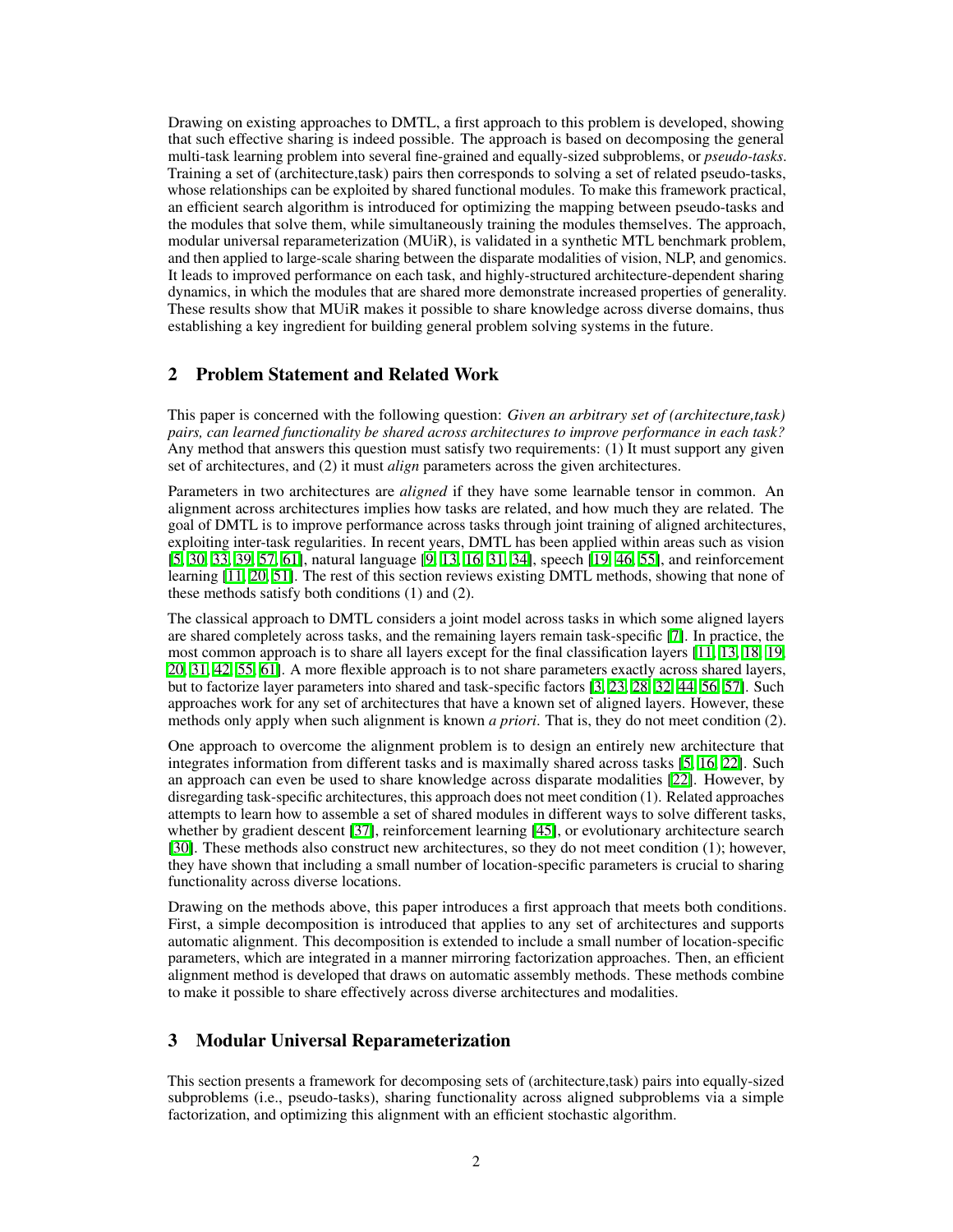#### <span id="page-2-2"></span>3.1 Decomposition into linear pseudo-tasks

Consider a set of T tasks  $\{\{x_{ti}, y_{ti}\}_{i=1}^{N_t}\}_{t=1}^T$ , with corresponding model architectures  $\{\mathcal{M}_t\}_{t=1}^T$ , each parameterized by a set of trainable tensors  $\theta_{\mathcal{M}_t}$ . In MTL, these sets have non-trivial pairwise intersections, and are trained in a joint model to find optimal parameters  $\theta_{\mathcal{M}_t}^*$  for each task:

$$
\bigcup_{t=1}^{T} \theta_{\mathcal{M}_t}^{\star} = \underset{\bigcup_{t=1}^{T} \theta_{\mathcal{M}_t}}{\text{argmin}} \frac{1}{T} \sum_{t=1}^{T} \frac{1}{N_t} \sum_{i=1}^{N_t} \mathcal{L}_t(\mathbf{y}_{ti}, \hat{\mathbf{y}}_{ti}), \tag{1}
$$

where  $\hat{y}_{ti} = \mathcal{M}_t(x_{ti}; \theta_{\mathcal{M}_t})$  is a prediction and  $\mathcal{L}_t$  is a sample-wise loss function for the *t*th task. Given fixed task architectures, the key question in designing an MTL model is how the  $\theta_{\mathcal{M}_t}$  should be aligned. The following decomposition provides a generic way to frame this question.

Suppose each tensor in each  $\theta_{\mathcal{M}_t}$  can be decomposed into equally-sized parameter blocks  $B_\ell$  of size  $m \times n$ , and there are *L* such blocks total across all  $\theta_{\mathcal{M}_t}$ . Then, the parameterization for the entire joint model can be rewritten as:

<span id="page-2-1"></span>
$$
\bigcup_{t=1}^{T} \theta_{\mathcal{M}_t} = (\mathbf{B}_1, \dots, \mathbf{B}_L).
$$
\n(2)

That is, the entire joint parameter set can be regarded as a single tensor  $B \in \mathbb{R}^{L \times m \times n}$ . The vast majority of parameter tensors in practice can be decomposed in this way such that each  $B_\ell$  defines a linear map. For one, the  $pm \times qn$  weight matrix of a dense layer with  $pm$  inputs and  $qn$  outputs can be broken into pq blocks of size  $m \times n$ , where the  $(i, j)$ th block defines a map between units *im* to  $(i + 1)m - 1$  of the input space and units *jn* to  $(j + 1)n - 1$  of the output space. This approach can be extended to convolutional layers by separately decomposing each matrix corresponding to a single location in the receptive field. Similarly, the parameters of an LSTM layer are contained in four matrices, each of which can be separately decomposed. When *m* and *n* are relatively small, the requirement that *m* and *n* divide their respective dimensions is a minor constraint; layer sizes can be adjusted without noticeable effect, or overflowing parameters from edge blocks can be discarded.

Now, if each  $B_\ell$  defines a linear map, then training *B* corresponds to solving *L* linear *pseudotasks* [\[38\]](#page-10-11) that define subproblems within the joint model. Suppose  $B_\ell$  defines a linear map in  $\mathcal{M}_t$ . Then, the  $\ell$ th pseudo-task is solved by completing the computational graph of  $\mathcal{M}_t$  with the subgraph corresponding to  $B_\ell$  removed. The  $\ell$ th pseudo-task is denoted by a five-tuple

$$
(\mathcal{E}_{\ell}, \theta_{\mathcal{E}_{\ell}}, \mathcal{D}_{\ell}, \theta_{\mathcal{D}_{\ell}}, \{\boldsymbol{x}_{ti}, \boldsymbol{y}_{ti}\}_{i=1}^{N_t}),
$$
 (3)

where  $\mathcal{E}_{\ell}$  is the encoder that maps each  $x_{ti}$  to the input of a function solving the pseudo-task, and  $D_{\ell}$  takes the output of that function (and possibly  $x_{ti}$ ) to the prediction  $\hat{y}_{ti}$ . The parameters  $\theta_{\mathcal{E}_{\ell}}$ and  $\theta_{\mathcal{D}_{\ell}}$  characterize  $\mathcal{E}_{\ell}$  and  $\mathcal{D}_{\ell}$ , respectively.

<span id="page-2-0"></span>

Figure 1: *Pseudo-task decomposition*. Architecture *M*, for task  $\{x_i, y_i\}_{i=1}^N$ , induces a pseudotask solved by a function  $f \, \mathcal{E}$  is an encoder that provides input to  $f$ , and  $D$  is a decoder that uses the output of  $f$  to produce the final prediction. If *f* is effective for many [task, encoder, decoder] combinations, then it shows generic functionality.

In general, given a pseudo-task, the model for the *t*th task is completed by a differentiable function *f* that connects the pseudo-task's inputs to its outputs. The goal for solving this pseudo-task is to find a function that minimizes the loss of the underlying task. The completed model is given by

$$
\hat{\boldsymbol{y}}_t = \mathcal{D}_{\ell}(f(\mathcal{E}_{\ell}(\boldsymbol{x}_t; \theta_{\mathcal{E}_{\ell}}); \theta_f), \boldsymbol{x}_t; \theta_{\mathcal{D}_{\ell}}). \tag{4}
$$

This formulation is depicted in Figure  $\overline{1}$ . Since all *L* pseudo-tasks induced by Eq.  $\overline{2}$  have the same input-output specification, if *f* solves one of them, it can be applied to any of them in a modular way.

Since all pseudo-tasks are derived from the same universe of tasks and architectures, sharing modules across them can be valuable. Indeed, sharing across related parameter blocks is a common tool to improve generalization in deep learning. For example, a convolutional layer can be viewed as a dense layer with parameter blocks shared across space, and a recurrent layer as a sequential network of dense layers with parameter blocks shared across depths, i.e., time. Similarly, the standard DMTL approach is to design a joint architecture with some parameter blocks shared across related tasks. This paper extends DMTL to sharing factors across related pseudo-tasks.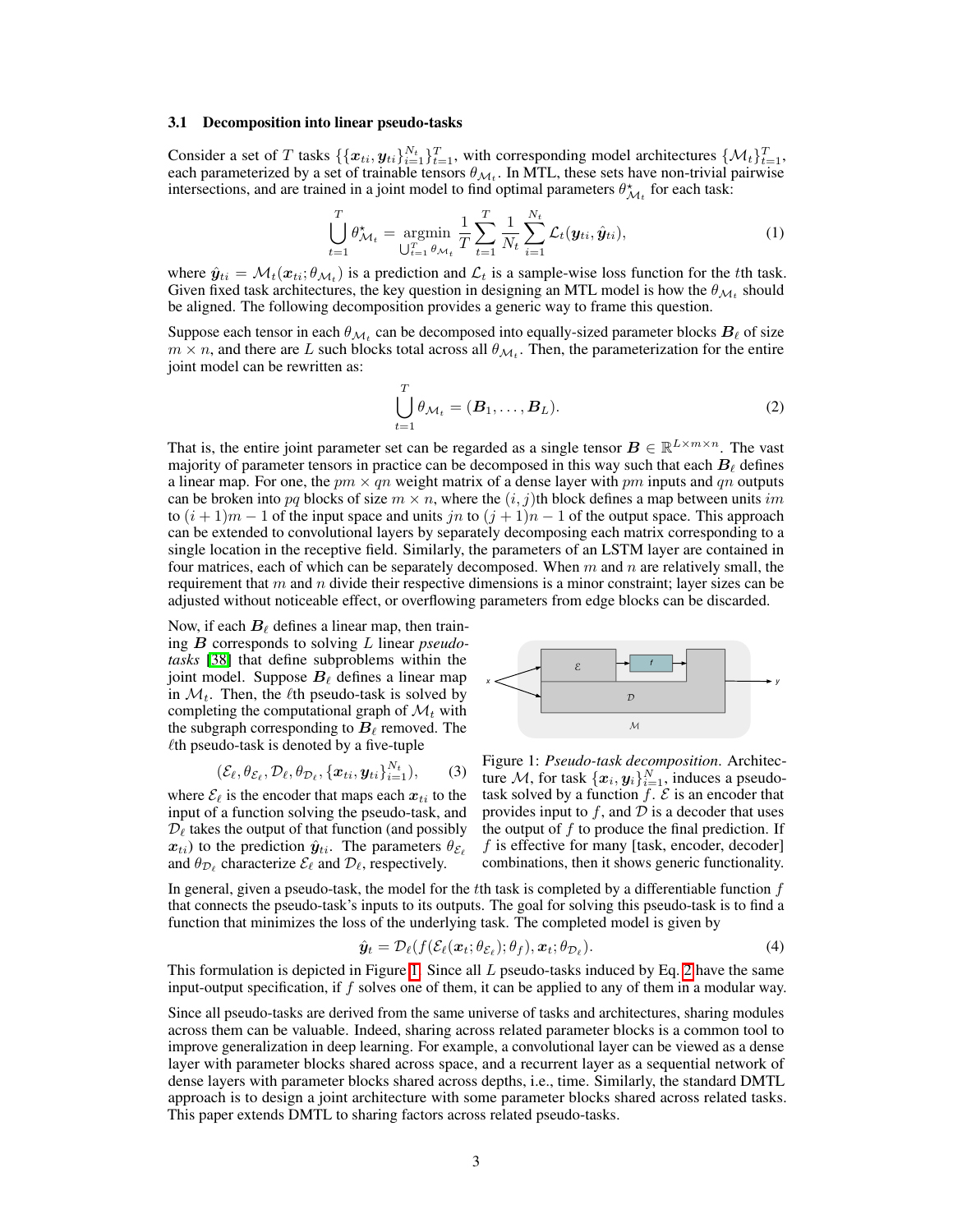#### <span id="page-3-1"></span>3.2 Reparameterization by hypermodules

Assuming an effective alignment of related pseudo-tasks exists, how should parameters be shared across them? Reusing modules at qualitatively different locations in a network has been successful when a small number of location-specific parameters are included to increase flexibility [\[30,](#page-10-0) [37\]](#page-10-10), and has been detrimental when such parameters are not included  $[45]$ . To include such parameters in a simple and flexible way, and avoid additional assumptions about the kind of sharing that can occur, each  $B_\ell$  can be generated by a *hypermodule*, the module-specific analog of a hypernetwork  $[15, 48]$  $[15, 48]$  $[15, 48]$ .

Associate with the  $\ell$ th pseudo-task a context vector  $z_\ell \in \mathbb{R}^c$ . Suppose there is also a collection of *K* hypermodules  $\{H_k\}_{k=1}^K$ , with  $H_k \in \mathbb{R}^{c \times m \times n}$ , and let  $\psi: \{1, \ldots, L\} \to \{H_k\}_{k=1}^K$  be an alignment function that indicates which hypermodule solves the  $\ell$ th pseudo-task. Then, the parameters of the underlying architectures are generated by

<span id="page-3-2"></span>
$$
\boldsymbol{B}_{\ell} = \psi(\ell) \ \bar{\times}_1 \ \boldsymbol{z}_{\ell},\tag{5}
$$

where  $\bar{x}_1$  denotes the *1-mode (vector) product* of a tensor and a vector  $[25]$ . In other words, the value at  $B_{\ell ij}$  is the dot product between  $z_{\ell}$  and the fiber in  $\psi(\ell)$  associated with the  $(i, j)$ th element of  $B_{\ell}$ . With the additional goal of optimizing  $\psi$ , the block decomposition (Eq. [2\)](#page-2-1) can now be written as

<span id="page-3-0"></span>
$$
\bigcup_{t=1}^{T} \theta_{\mathcal{M}_t} = [(\boldsymbol{H}_1, \dots, \boldsymbol{H}_K), (\boldsymbol{z}_1, \dots, \boldsymbol{z}_L)].
$$
\n(6)

To accurately apply Eq.  $\overline{6}$  to a set of architectures, the parameter initialization scheme must be preserved. Say the parameters of a layer are initialized i.i.d. with variance  $\sigma^2$  and mean 0, and each  $B_\ell$  is initialized with a distinct hypermodule  $\psi(\ell) = H_\ell$ . When  $c > 1$ ,  $B_{\ell ij} = \langle H_{\ell;ij}, z_\ell \rangle$  is a sum of random variables, so it is impossible to initialize  $H_\ell$  and  $z_\ell$  i.i.d. such that  $B_{\ell ij}$  is initialized from a uniform distribution. However, it is possible to initialize  $B_{\ell ij}$  from a normal distribution, by initializing  $H_\ell$  from a normal distribution  $\mathcal{N}(0, \sigma_H^2)$  and initializing  $z_\ell$  with constant magnitude  $|z|$ :

$$
\boldsymbol{B}_{\ell ij} = \langle \boldsymbol{H}_{\ell:ij}, \boldsymbol{z}_{\ell} \rangle \sim c |z| \mathcal{N}(0, \sigma_H^2) = \mathcal{N}(0, z^2 c^2 \sigma_H^2) = \mathcal{N}(0, \sigma^2) \implies |z| = \frac{\sigma}{c \sigma_H}.
$$
 (7)

In this paper,  $\sigma^2$  and  $\sigma_H^2$  are determined by He normal initialization  $\pi$ , which implies a unique  $|z|$ . Although  $z_{\ell}$  could be initialized uniformly from  $\{-z, z\}^c$ , it is instead initialized to the constant *z*, to encourage compatibility of hypermodules across contexts. Similarly, the fact that all  $H_k$  have the same  $\sigma_H^2$  makes it easier for them to capture functionality that applies across pseudo-tasks.

Although it is pessimistic to initialize each pseudo-task with its own hypermodule, parsimonious models can be achieved through optimization of  $\psi$ . Using the same hypermodule for many pseudotasks has the side-benefit of reducing the size of the joint model. The original model in Eq.  $\overline{2}$  has *Lmn* trainable parameters, while Eq. [6](#page-3-0) has  $Lc + Kcmn$ , which is more parsimonious only when  $K < L(mn-c)/cmn < L/c$ , i.e., when each hypermodule is used for more than *c* pseudo-tasks on average. However, after training, any hypermodule used fewer than *c* times can be replaced with the parameters it generates, so the model complexity at inference is never greater than that of the original model:  $(L - L_o)c + Kcmn + L_omn \leq Lmn$ , where  $L_o$  is the number of pseudo-tasks parameterized by hypermodules used fewer than *c* times. An algorithm that improves parsimony in this way while exploiting related pseudo-tasks is introduced next.

#### 3.3 Interleaved optimization of pseudo-task alignment

Given the above decomposition and reparameterization, the goal is to find an optimal alignment  $\psi$ , given by a fixed-length mapping  $(\psi(1),...,\psi(L))$ , with *K* possible choices for each element. Let *h* be a scoring function that returns the performance of a mapping via training and evaluation of the joint model. In order to avoid training the model from scratch each iteration, existing DMTL approaches that include nondifferentiable optimization interleave this optimization with gradient-based updates [\[8,](#page-9-11) [30,](#page-10-0) [33,](#page-10-1) [38,](#page-10-11) [45\]](#page-11-8). These methods take advantage of the fact that at every iteration there are *T* scores, one for each task. These scores can be optimized in parallel, and faster convergence is achieved, by effectively decomposing the problem into *T* subproblems. This section illustrates that such problem decomposition can be greatly expanded, leading to practical optimization of  $\psi$ .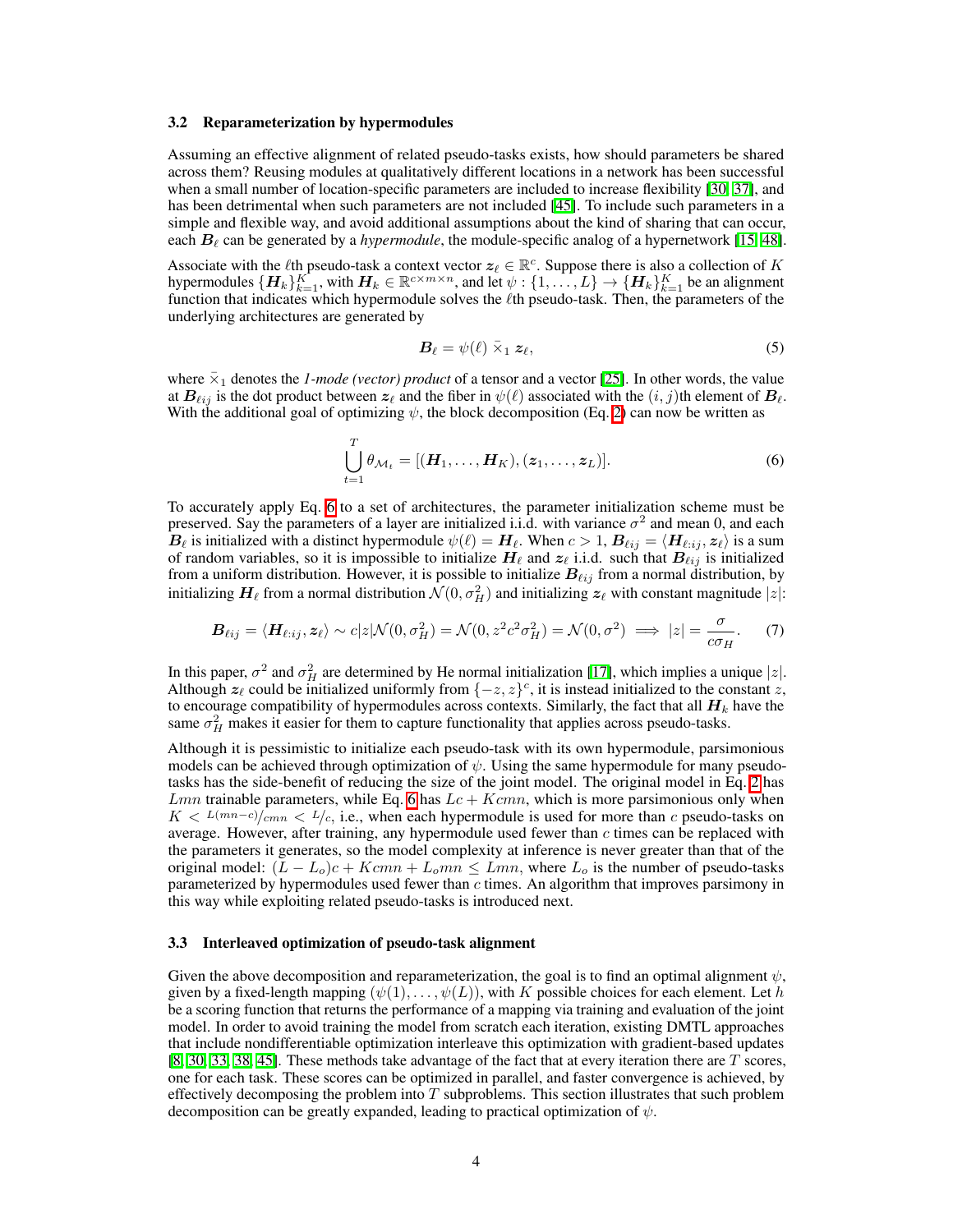<span id="page-4-1"></span>

| Decomposition Level       | None (Multi-task) | Per-task (Single-task)                               | Per-block (Pseudo-task) |
|---------------------------|-------------------|------------------------------------------------------|-------------------------|
| Expected Convergence Time | $O(KL\log L)$     | $O\left(\frac{KL(\log L - \log T) \log T}{T}\right)$ | $O(K \log L)$           |

Table [1](#page-4-0): *Complexity of pseudo-task alignment*. This table gives the expected times of Algorithm  $\frac{1}{\ln}$  for finding the optimal mapping of *L* pseudo-tasks to *K* hypermodules, in a model with *T* tasks. The runtime of pseudo-task-level optimization scales logarithmically with the size of the model.

In general,  $\psi$  may be decomposed into *D* submappings  $\{\psi_d\}_{d=1}^D$ , each with a distinct evaluation function *hd*. For simplicity, let each submapping be optimized with an instance of the  $(1+\lambda)$ -EA, a Markovian algorithm that is robust to noise, dynamic environments, and local optima  $[12, 40, 49]$  $[12, 40, 49]$  $[12, 40, 49]$  $[12, 40, 49]$  $[12, 40, 49]$ , and is a component of existing DMTL methods  $[30, 38]$  $[30, 38]$  $[30, 38]$ . The algorithm generates new solutions by resampling elements of the best solution with an optimal fixed probability. Algorithm  $\boxed{1}$  extends the  $(1+\lambda)$ -

|  | <b>Algorithm 1</b> Decomposed K-valued $(1 + \lambda)$ -EA |  |  |  |
|--|------------------------------------------------------------|--|--|--|
|--|------------------------------------------------------------|--|--|--|

<span id="page-4-2"></span><span id="page-4-0"></span>1: Create initial solutions  $\psi_1^0, \dots, \psi_D^0$  each of length  $\frac{L}{D}$ 2: while any  $\psi_d^0$  is suboptimal **do** 3: for  $d = 1$  to  $D$  do 4: **for**  $i = 1$  to  $\lambda$  do 5:  $\psi_d^i \leftarrow \psi_d^0$ <br>6: **for**  $\ell = 1$  to  $\frac{L}{D}$  do 7: With probability  $\frac{D}{L}$ ,  $\psi_d^i(\ell) \sim \mathcal{U}(\{\boldsymbol{H}_k\}_{k=1}^K)$ 8: **for**  $t = 1$  to  $d$  do 9:  $\psi_d^0 = \operatorname{argmax}_{\psi_d^i} h(\psi_d^i)$ 

EA to optimizing submappings in parallel. Assume each  $\psi_d$  has length  $L/D$ ,  $\lambda = 1$ , all  $h_d$  are linear, i.e.,  $h_d(\psi_d) = \sum_{\ell=1}^L w_{d\ell} \cdot I(\psi_d(\ell)) = \psi_d^{\star}(\ell)$ , where  $w_{d\ell}$  are positive scalars, *I* is the indicator function, and  $\psi^*$  is a unique optimal mapping, with  $\psi^*(\ell) = H_1 \forall \ell$ . The runtime of this algorithm (number of iterations through the while loop) is summarized by the following result (proof in  $\boxed{S.1}$ ):

**Theorem 3.1.** The expected time of the decomposed K-valued  $(1+1)$ -EA is  $O(\frac{KL(\log L - \log D) \log D}{D})$ , *when all h<sup>d</sup> are linear.*

Resulting runtimes for key values of *D* are given in Table  $\prod$ . As expected, setting  $D = T$  gives a substantial speed-up over  $D = 1$ . However, when *T* is small relative to *L*, e.g., when sharing across a small number of complex models, the factor of  $L$  in the numerator is a bottleneck. Setting  $D = L$ overcomes this issue, and corresponds to having a distinct evaluation function for each pseudo-task.

The pessimistic initialization suggested in Section  $3.2$  avoids initial detrimental sharing, but introduces another bottleneck: large  $K$ . This bottleneck can be overcome by sampling hypermodules in Line  $\boxed{7}$ proportional to their usage in  $\psi^0$ . Such proportional sampling encodes a prior which biases search towards modules that already show generality, and yields the following result (proof in  $(S.2)$ ):

<span id="page-4-4"></span>Theorem 3.2. *The expected time of the decomposed K-valued (1+1)-EA with pessimistic initialization and proportional sampling is*  $O(\log L)$ *, when*  $D = L$ *, and all*  $h_d$  *are linear.* 

Again, this fast convergence requires a pseudo-task-level evaluation function *h*. The solution adopted in this paper is to have the model indicate its hypermodule preference directly through backpropagation, by learning a softmax distribution over modules at each location. Similar distributions over modules have been learned in previous work  $[30, 37, 47]$  $[30, 37, 47]$  $[30, 37, 47]$  $[30, 37, 47]$  $[30, 37, 47]$ . In Algorithm  $[1]$ , at a given time there are 1 +  $\lambda$  active mapping functions  $\{\psi^i\}_{i=0}^{\lambda}$ . Through backpropagation, the modules  $\{\psi^i(\ell)\}_{i=0}^{\lambda}$  for each location  $\ell$  can compete by generalizing Eq.  $5$  to include a soft-merge operation:

<span id="page-4-3"></span>
$$
\boldsymbol{B}_{\ell} = \sum_{i=0}^{\lambda} \psi^{i}(\ell) \bar{\times}_{1} \boldsymbol{z}_{\ell} \cdot \text{softmax}(\boldsymbol{s}_{\ell})_{i},
$$
\n(8)

where  $s_\ell \in \mathbb{R}^{\lambda+1}$  is a vector of weights that induces a probability distribution over hypermodules. Through training, the learned probability of softmax $(s_\ell)_i$  is the model's belief that  $\psi^i(\ell)$  is the best option for location  $\ell$  out of  $\{\psi^i(\ell)\}_{i=0}^{\lambda}$ . Using this belief function, Algorithm  $\frac{1}{2}$  can optimize  $\psi$  while simultaneously learning the model parameters. Each iteration, the algorithm trains the model via Eq.  $\overline{8}$ with backpropagation for  $n_{\text{iter}}$  steps, and  $h(\psi_{\ell}^{i})$  returns  $\sum_{j=0}^{\lambda}$  softmax $(s_{\ell})_{j} \cdot I(\psi_{\ell}^{j} = \psi_{\ell}^{i})$ , accounting for duplicates. In contrast to existing model-design methods, task performance does not guide search; this avoids overfitting to the validation set over many generations. Validation performance is only used for early stopping. Pseudocode for the end-to-end algorithm, along with additional training considerations, are given in  $\sqrt{5.3}$ . The algorithm is evaluated experimentally in the next section.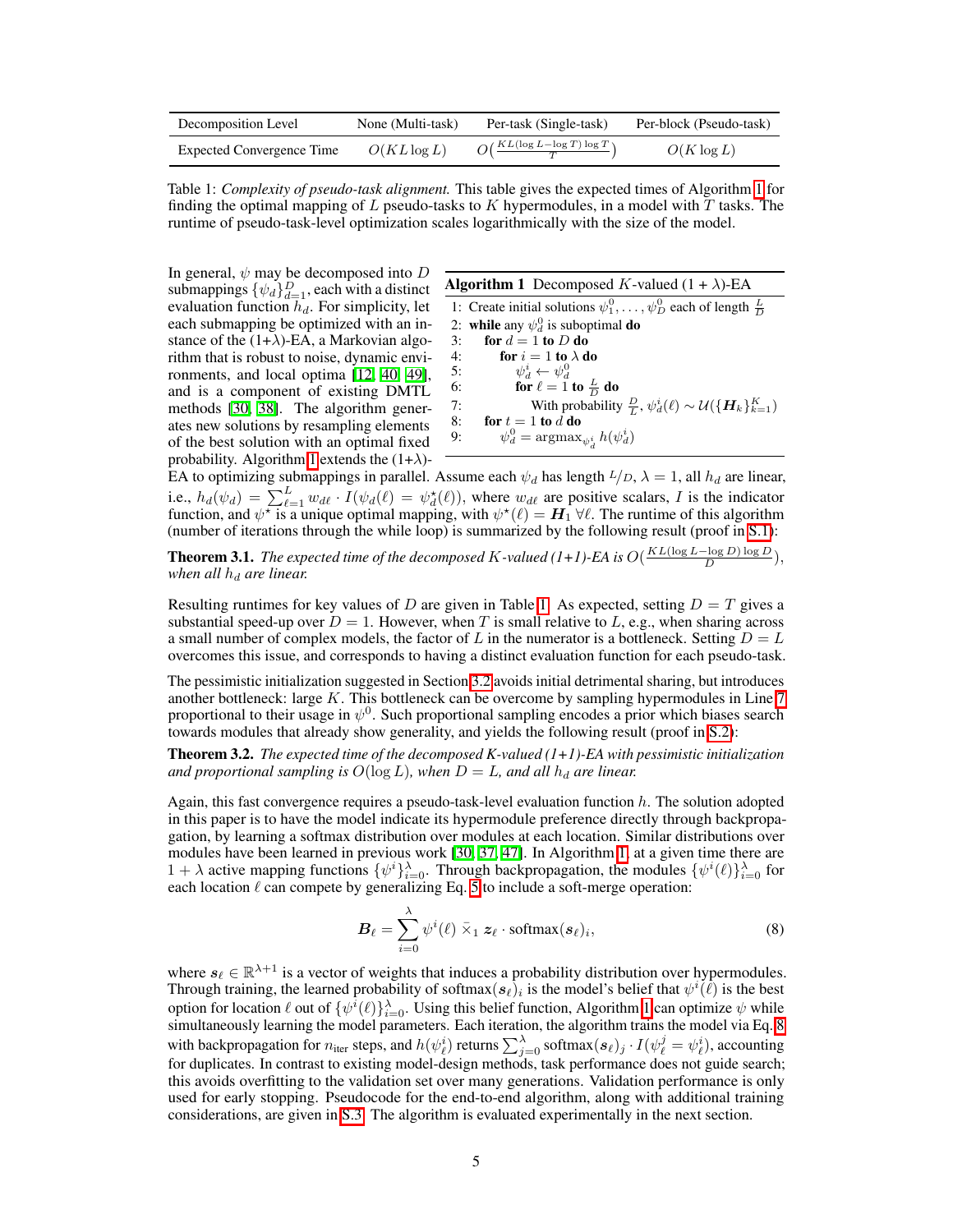<span id="page-5-0"></span>

Figure 2: *Visualizing convergence*. These images show the convergence of  $\psi$  on the synthetic dataset. Each color corresponds to a distinct hypermodule. The color shown at each location is the hypermodule currently in use for that task. After generation 59 the model remains at the optimal solution indefinitely, demonstrating the efficient convergence of MUiR.

The theoretical scalability of the algorithm means it can be applied in settings where existing DMTL module assembly methods are infeasible. For instance, when learning the alignment with soft ordering  $[37]$  the module operations increase quadratically; sampling from the softmax instead  $[47]$  would require thousands of additional parameters per module location; learning the alignment with CTR [\[30\]](#page-10-0) is infeasibly complex via Theorem 3.1. These limitations are highlighted in the fact that experiments with existing approaches use at most 4  $[37]$ , 4  $[30]$ , and 10  $[45]$  modules, i.e., orders of magnitude fewer than what is considered in this paper (e.g., more than 10K modules in Section  $\overline{4.2}$ ).

## 4 Experiments

This section evaluates the approach developed in Section  $\overline{3}$ . First, the dynamics of the approach are validated a synthetic MTL benchmark. Second, the approach is applied to a scale-up problem of sharing across diverse architectures and modalities. See  $\overline{S.4}$  for additional experimental details.

## 4.1 Validating framework dynamics on a synthetic dataset

This section considers an MTL problem where the ground truth alignment is known. The dataset contains three groups of ten linear regression tasks with input dimension 20, but only 15 training samples per task  $[23]$ . The ground truth parameter vector for tasks within a group differ only by a scalar. Tasks cannot be solved without exploiting this regularity. Two versions of the problem were considered, one with Gaussian noise added to sample outputs, and one with no noise. As in previous work, each task model is linear, consisting of a single weight vector  $\in \mathbb{R}^{20}$ . In the single-task (STL) case, these vectors are trained independently. In the MTL case (MU<sub>iR</sub>),  $c = 1$ , and each task is reparameterized with a single hypermodule  $\in \mathbb{R}^{1 \times 20 \times 1}$ . So, Algorithm  $\overline{1}$  is initialized with 30 hypermodules, and should converge to using only three, i.e., one for each group. For comparison, a Random search setup is included (i.e., replacing argmax in Algorithm  $\boxed{1}$  with a random choice), as well as an Oracle setup, in which  $\psi$  is fixed to the true group alignment. Unlike in previous work, five training

<span id="page-5-1"></span>

| Method                                        | Clean                              | Noisy                            |
|-----------------------------------------------|------------------------------------|----------------------------------|
| <b>STL</b> [23]                               |                                    | 0.97                             |
| MTL-FEAT <sup>[3]</sup><br><b>DG-MTL</b> [23] |                                    | 0.48<br>0.42                     |
| <b>GO-MTL [28]</b>                            |                                    | 0.35                             |
| STL (ours)<br>$MUiR + Random$                 | $1.35 \pm 0.01$<br>$1.26 \pm 0.04$ | $1.49 \pm 0.01$<br>$4.67 + 1.48$ |
| $MIIR + Oracle$                               | $0.77 + 0.77$                      | $0.37 \pm 0.00$                  |
| MUiR + Optimization                           | $0.00 + 0.00$                      | $0.38 + 0.00$                    |

Table 2: *Synthetic results.* MUiR achieves perfect test RMSE in the clean case, even outperforming the Oracle, which can sometimes overfit. MUiR similarly outperforms baselines in the noisy case. Since a linear model is optimal for this dataset, MUiR cannot improve over the best linear method, but it achieves comparable results despite differences in the setup that make it more difficult: withholding data for validation and absence of additional regularization. Also, in contrast to the other methods, MUiR learns the number of groups automatically.

samples for each task were withheld as validation data, making the setup more difficult.

MUIR quickly converges to the true underlying grouping in the noiseless case (Figure  $\overline{2}$ ), and yields optimal test loss (Table  $\overline{2}$ ). In the noisy case, MUiR results in a similar improvement over the baselines. Since a linear model is optimal for this dataset, MUiR cannot improve over the best linear method, but it achieves comparable results, despite differences in the setup that make generalization more difficult: withholding data for validation and absence of additional regularization. These results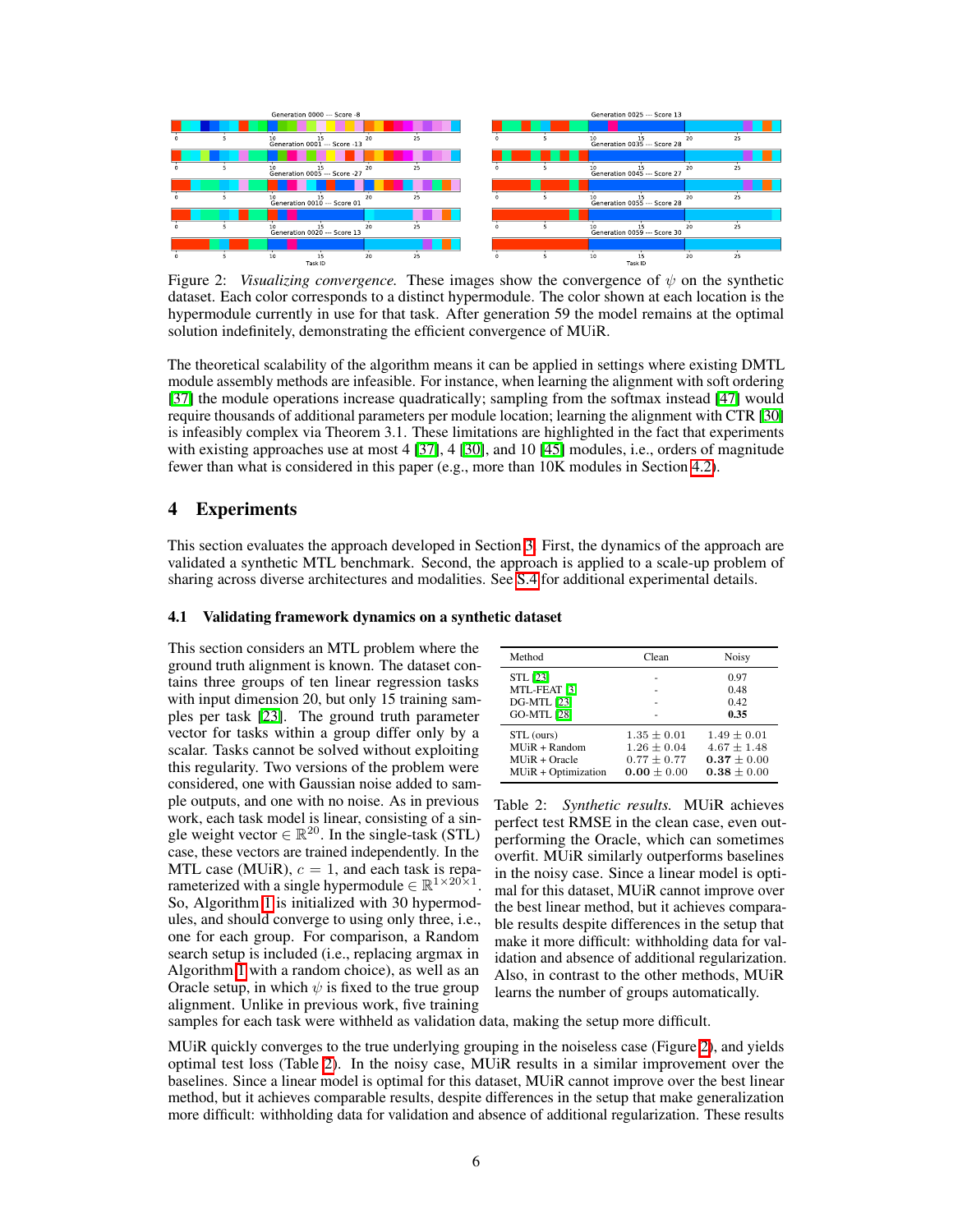<span id="page-6-1"></span>

| Modality   | Architecture       | <b>Baseline</b> | Intratask | W+S    | W+D                      | $S+D$  | $W + S + D$              | L+S                      | L+D    | L+S+D  |
|------------|--------------------|-----------------|-----------|--------|--------------------------|--------|--------------------------|--------------------------|--------|--------|
| Vision     | WRN-40-1 (W)       | 8.48            | 8.50      | 8.69   | 9.20                     | ۰      | 9.02                     |                          | -      |        |
| Text       | Stacked LSTM (S)   | 134.41          | 132.06    | 130.63 | $\overline{\phantom{a}}$ | 132.62 | 128.10                   | 129.73                   |        | 130.77 |
| <b>DNA</b> | DeepBind-256 $(D)$ | 0.1540          | 0.1466    | ۰      | 0.1461                   | 0.1469 | 0.1464                   | $\overline{\phantom{a}}$ | 0.1469 | 0.1464 |
| Vision     | LeNet (L)          | 21.08           | 20.67     | -      | -                        | ۰      | $\overline{\phantom{a}}$ | 21.02                    | 19.59  | 20.23  |

Table 3: *Cross-modal results.* This table shows the performance of each architecture across a chain of comparisons. *Baseline* trains the underlying model; *Intratask* uses MUiR with a single task architecture; the remaining setups indicate multiple architectures trained jointly with MUiR. Lower scores are better: classification error for vision, perplexity for text and MSE for DNA. For each architecture, the top two setups are in bold. The LSTM, DeepBind, and LeNet models all benefit from cross-modal sharing; and in all 16 cases, MUiR improves their performance over Baseline. Although the text and DNA models both benefit from sharing with WRN, the effect is not reciprocated. The fact that LeNet improves suggests that it is not a problem in transferring across modalities, but that WRN has an architecture that is easier to share *from* than *to*. Overall, the ability of MUiR to improve performance, even in the intratask case, indicates that it can exploit pseudo-task regularities.

show that the softmax evaluation function effectively determines the value of hypermodules at each location. The next section shows that the algorithm scales to more complex problems.

## <span id="page-6-0"></span>4.2 Sharing across diverse architectures and modalities

This experiment applies MUiR in its intended setting: sharing across diverse architectures and modalities. The hypermodules generate  $16 \times 16$  linear maps, and have context size  $c = 4$ , as in previous work on hypernetworks [\[15\]](#page-9-9). The joint model shares across a vision problem, an NLP problem, and a genomics problem (see  $\sqrt{5.5}$  for additional dataset and architecture details).

The first task is *CIFAR-10*, the classic image classification benchmark of 60K images [\[26\]](#page-10-14). As in previous work on hypernetworks, WideResNet-40-1 (WRN) is the underlying model  $[15, 58]$  $[15, 58]$  $[15, 58]$ , yielding 2268 blocks to parameterize with hypermodules. The second task is *WikiText-2* language modeling benchmark with over 2M tokens  $\overline{36}$ . The underlying model is the standard stacked LSTM model with two LSTM layers each with 256 units [\[59\]](#page-11-13), yielding 4096 blocks. The third task is *CRISPR binding prediction*, where the goal is to predict the propensity of a CRISPR protein complex to bind to (and cut) unintended locations in the genome  $[21]$ . The dataset contains binding affinities for over 30M base pairs. The underlying model, DeepBind-256, is from the DeepBind family of 1D-convolutional models designed for protein binding problems [\[2,](#page-9-13) [60\]](#page-11-14), yielding 6400 blocks.

### 4.2.1 Performance comparison across (architecture,task) subsets

For each of these three task-architecture pairs, a chain of comparisons were run, with increasing generality: a Baseline that trained the original architecture; an Intratask setup that applied MUiR optimization within a single task model; cross-modal optimization for each pair of tasks; and a cross-modal run across all three tasks. The main result is that the text and genomics models always improve when they are trained with MUiR, and improve the most when they are trained jointly with the WRN model (Table  $\overline{3}$ ). This result raises a key question: Does the (WRN, vision) pair behave differently because of WRN or because of vision? To answer this question, an additional set of experiments were run using LeNet  $[29]$  as the vision model. This model does indeed always improve with MUiR, and improves the most with cross-modal sharing (Table  $\overline{3}$ ), while similarly improving the text and genomics models. The improvements for all three tasks are significant  $(S.4)$ . Overall, the results confirm that MUiR can improve performance by sharing across diverse modalities. A likely reason that the benefit of WRN is one-directional is that the modules in WRN are highly specialized to work together as a deep stack. They provide useful diversity in the search for general modules, but they are hard to improve using such modules. This result is important because it both illustrates where the power of MUiR is coming from (diversity) and identifies a key challenge for future methods.

## 4.2.2 Analysis of module sharing dynamics

To understand the discovery process of MUiR, Figure  $\beta_a$  shows the number of modules used exclusively by each subset of tasks over time in a W+D+S run. The relative size of each subset stabilizes as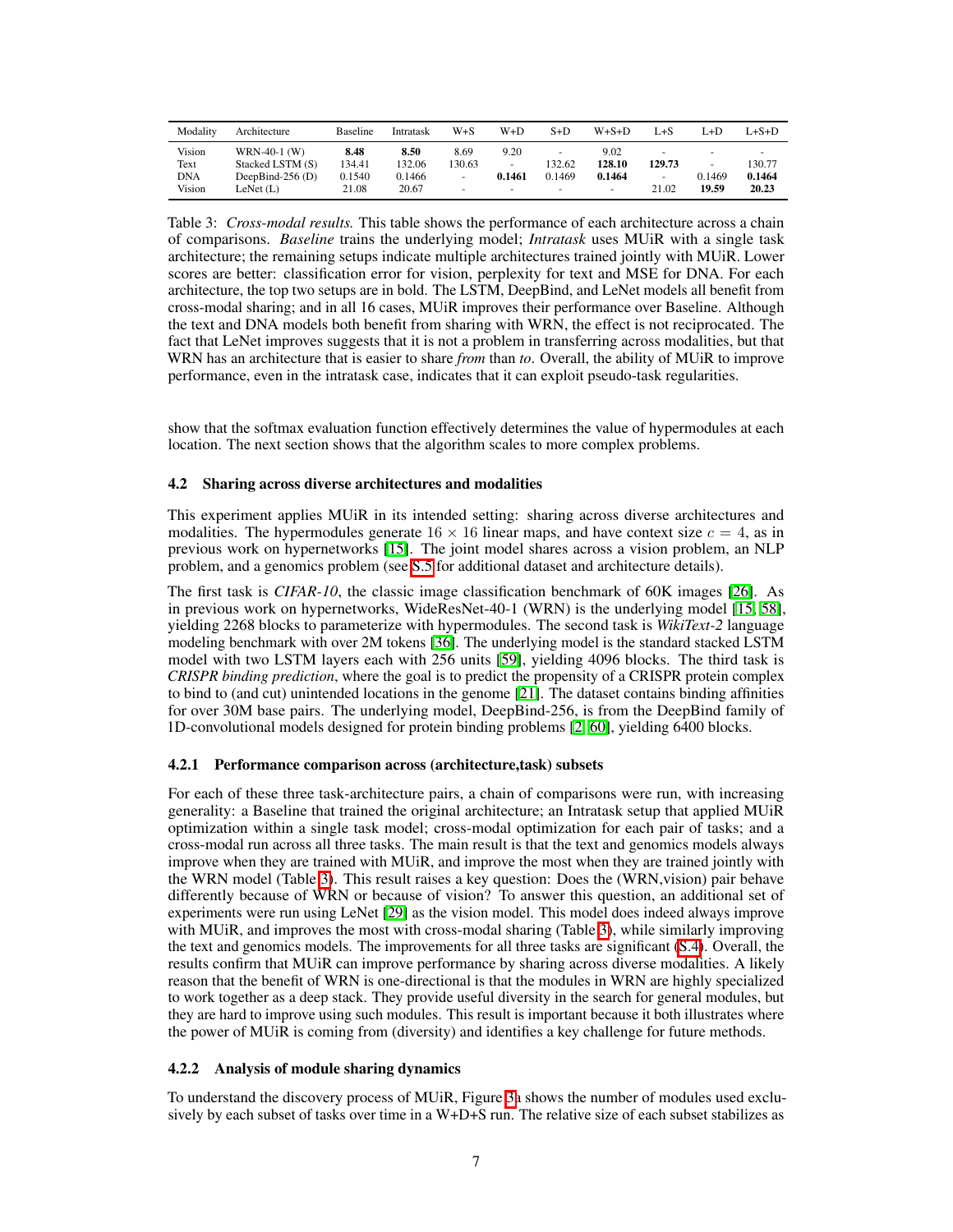<span id="page-7-0"></span>

Figure 3: (a) *Module sharing over time.* The number of modules shared exclusively by each subset of tasks is shown for a MUiR run. The differences across subsets show that MUiR optimizes alignment in an architecture-dependent way. For example, the number of modules used only by the WRN and LSTM models always stays small, and the number used only by the DeepBind model eventually shrinks to almost zero, suggesting that the genomics model plays a central role in sharing. As a side-benefit of this optimization, the number of parameters in the model decreases (blue line). (b) *Layer-level sharing.* To measure sharing across pairs of layers, for each pair in an L+S+D run, this heatmap shows how many times more likely pairs of pseudo-tasks from those layers are to use the same module than they would by chance. Sharing is highly architecture-dependent, with the 1D-convolutional model playing a central role between the 2D-convolutional and 1D-LSTM models.

 $\psi$  is optimized, and is consistent over independent runs, showing that MUiR shares in an architecturedependent way. In particular, the number of modules used only by W and S models remains small, and the number used only by D shrinks to near zero, suggesting that the genomics model plays a central role in sharing. Analyzed at the layer level in the L+S+D setup, the bulk of sharing does indeed involve D (Figure  $\overline{3}$ b). D and L are both convolutional, while D and S process 1-dimensional input, which may make it easier for L and S to share with D than directly with each other.

A side-benefit of MUiR is that the number of model parameters decreases over time (up to 20% in Figure  $\overline{3}$ a), which is helpful when models need to be small, e.g., on mobile devices. Such shrinkage is achieved when the optimized model has many modules that are used for many pseudo-tasks. Hypermodules are considered *generic* if they are used more than *c* times in the joint model, and *specific* otherwise. Similarly, pseudo-tasks are considered generic if they use generic modules and specific otherwise, along with their contexts and generated linear maps. Sets of generic and specific tensors were compared based on statistical properties of their learned parameters. The generic tensors had significantly smaller average standard deviation, L2-norm, and max value (Table  $\overline{A}$ ). Such a tighter distribution of parameters indicates greater generality  $[4, 27]$  $[4, 27]$ .

## 4.2.3 Ablations and DMTL comparisons

Even though their application seems unnatural for the cross-domain problem, experiments were performed using existing DMTL methods: *classical* DMTL (e.g.,  $[13, 19, 61]$  $[13, 19, 61]$  $[13, 19, 61]$  $[13, 19, 61]$  $[13, 19, 61]$ ), i.e., where aligned parameters are shared exactly across tasks; and *parallel adapters* [\[44\]](#page-11-6), which is state-of-the-art for vision MTL. Both of these methods require a hierarchical alignment of parameters across architectures. Here, the most natural hierarchical alignment is used, based on a topological sort of the block locations within each architecture: the *i*th location uses the *i*th parameter block. MUiR outperforms the existing methods (Table  $\overline{6}$ ). Interestingly, the existing methods each outperforms

| Parameter Group | Stdev    | Mean     | Norm     | Max      |
|-----------------|----------|----------|----------|----------|
| Hypermodules    | $7e-4$   | $3e-1$   | $8e-4$   | $6e-3$   |
| Contexts        | $1e-43$  | $1e-143$ | $4e-138$ | 5e-126   |
| Linear Maps     | $3e-153$ | $5e-2$   | 5e-153   | $4e-146$ |

<span id="page-7-1"></span>Table 4: *Generic vs. specific modules.* For a W+S+D run of MUiR, this table gives two-tailed *p*-values (Mann-Whitney) comparing generic vs. specific weight tensors over four statistics for each parameter group: modules, contexts, and the linear maps they generate. The generic tensors tend to have a much tighter distribution of parameters, indicative of better generalization: They must be applied in many situations with minimal disruption to overall network behavior.

single task learning (STL) on two out of three tasks. This result shows the value of the universal decomposition in Section [3.1,](#page-2-2) even when used with other DMTL approaches.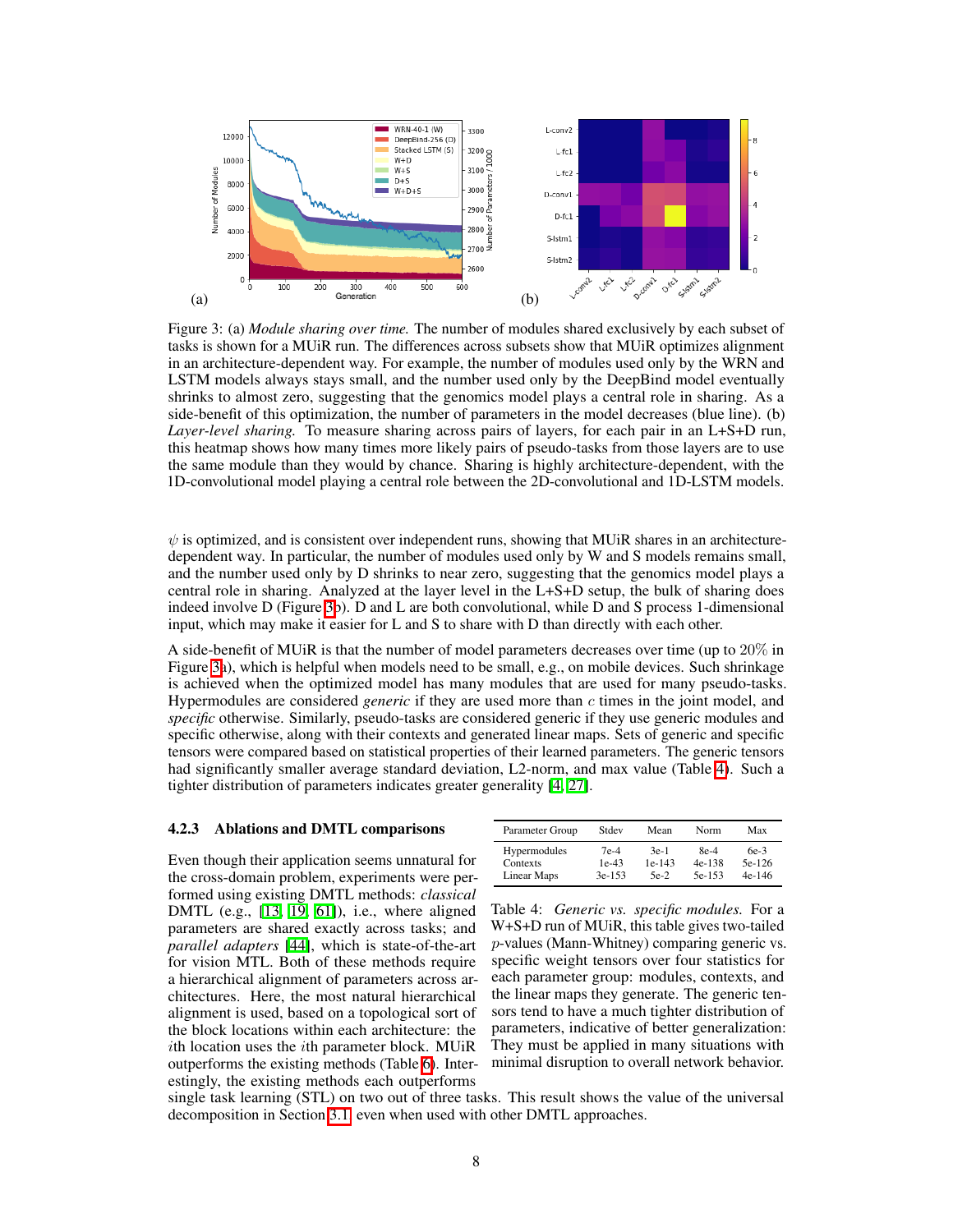<span id="page-8-0"></span>

| Method                                   | LeNet | <b>Stacked LSTM</b> | DeepBind |
|------------------------------------------|-------|---------------------|----------|
| Single Task Learning                     | 21.46 | 135.03              | 0.1543   |
| Classical DMTL (e.g., $[13] [19] [61]$ ) | 21.09 | 145.88              | 0.1519   |
| Parallel Adapters [44]                   | 21.05 | 132.02              | 0.1600   |
| $MUiR + Hierarchical Init.$              | 20.72 | 128.94              | 0.1465   |
| <b>MUR</b>                               | 20.51 | 130.70              | 0.1464   |

| C                             | LeNet                            | <b>Stacked LSTM</b>                  | DeepBind                             |
|-------------------------------|----------------------------------|--------------------------------------|--------------------------------------|
| 0                             | 21.89                            | 144.52                               | 0.1508                               |
| 1<br>$\mathfrak{D}$<br>4<br>8 | 21.80<br>20.40<br>20.51<br>20.62 | 140.94<br>133.94<br>130.70<br>130.80 | 0.1477<br>0.1504<br>0.1464<br>0.1468 |

Table 6: *Comparison across DMTL methods.* MUiR outperforms the other methods, even with hierarchical initialization.

Table 7: *Comparison across c.* Hypermodules  $(c > 0)$  are beneficial.

Next, the significance of the  $\psi$  initialization method was tested, by initializing MUiR with the hierarchical alignment used by the other methods, instead of the disjoint initialization suggested by Theorem  $\overline{3.2}$ . This method (Table  $\overline{6}$ : MUiR+Hierarchical Init.) still outperforms the previous methods on all tasks, but may be better or worse than MUiR for a given task. This result confirms the value of MUiR as a framework, and suggests that more sophisticated initialization could be useful.

The importance of hypermodule context size *c* was also tested. Comparisons were run with  $c = 0$ (blocks shared exactly), 1, 2, 4 (the default value), and 8. The results confirm that location-specific contexts are critical to effective sharing, and that there is robustness to the value of  $c$  (Table  $\overline{7}$ ).

number of LSTM parameters from 19.8M to 8.8M during op- AWD-LSTM [\[35\]](#page-10-19). Finally, MUiR was tested when applied to a highly-tuned Wikitext-2 baseline: AWD-LSTM [\[35\]](#page-10-19). Experiments directly used the official AWD-LSTM training parameters, i.e., they are tuned to AWD-LSTM, not MUiR. MUiR parameters were exactly those used in the other cross-domain experiments. MUiR achieves performance comparable to STL, while reducing the timization (Table  $\overline{5}$ ). In addition, MUiR outperforms STL with

<span id="page-8-1"></span>

| Method     | <b>LSTM</b> Parameters | Perplexity |
|------------|------------------------|------------|
| STL.       | 8.8M                   | 73.64      |
| <b>MUR</b> | 8.8M                   | 71.01      |
| STI.       | 19.8M                  | 69.94      |

Table 5: Results on Wikitext-2 with

the same number of parameters (i.e., with a reduced LSTM hidden size). These results show that MUiR supports efficient parameter sharing, even when dropped off-the-shelf into highly-tuned setups. However, MUiR does not improve the perplexity of the best AWD-LSTM model. The challenge is that the key strengths of AWS-LSTM comes from its sophisticated training scheme, not its architecture. MUiR has unified diverse architectures; future work must unify diverse training schemes.

# 5 Discussion and Future Work

Given a set of deep learning problems defined by potentially disparate (architecture,task) pairs, MUiR shows that learned functionality can be effectively shared between them. As the first solution to this problem, MUiR takes advantage of existing DMTL approaches, but it is possible to improve it with more sophisticated and insightful methods in the future. Hypermodules are able to capture general functionality, but more involved factorizations could more easily exploit pseudo-task relationships [\[32,](#page-10-8)  $\boxed{57}$ ]. Similarly, the  $(1 + \lambda)$ -EA is simple and amenable to analysis, but more sophisticated optimization schemes  $[10, 47, 54]$  $[10, 47, 54]$  $[10, 47, 54]$  $[10, 47, 54]$  $[10, 47, 54]$  may be critical in scaling to more open-ended settings. In particular, the modularity of MUiR makes extensions to lifelong learning  $\left[\frac{1}{6}, \frac{1}{6}, \frac{1}{3}, \frac{1}{2}\right]$  especially promising: It should be possible to collect and refine a compact set of modules that are assembled in new ways to solve future tasks as they appear, seamlessly integrating new architectural methodologies. Such functionality is fundamental to general problem solving, providing a foundation for integrating and extending knowledge across all behaviors during the lifetime of an intelligent agent.

## 6 Conclusion

To go beyond methodological sharing in deep learning, this paper introduced an approach to learning sharable functionality from a diverse set of problems. Training a set of (architecture,task) pairs is viewed as solving a set of related pseudo-tasks, whose relatedness can be exploited by optimizing a mapping between hypermodules and the pseudo-tasks they solve. By integrating knowledge in a modular fashion across diverse domains, the approach establishes a key ingredient for general problem solving systems in the future.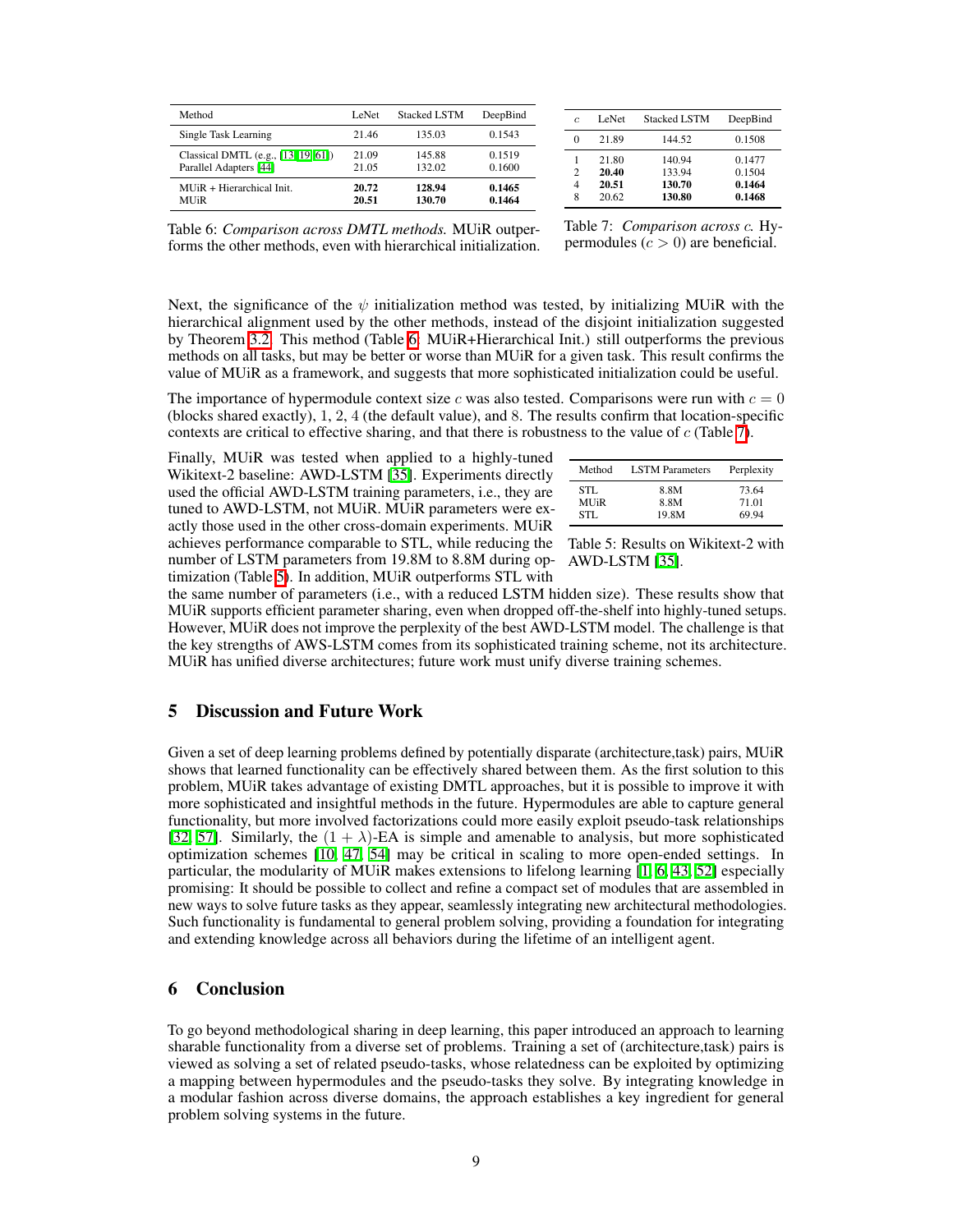#### Acknowledgments

Many thanks to John Hawkins for introducing us to the CRISPR binding prediction problem and providing the data set. Thanks also to the reviewers for suggesting comparisons across framework design choices and other DMTL methods.

## References

- <span id="page-9-16"></span>[1] D. Abel, D. Arumugam, L. Lehnert, and M. Littman. State abstractions for lifelong reinforcement learning. In *Proc. of ICML*, pages 10–19, 2018.
- <span id="page-9-13"></span>[2] B. Alipanahi, A. Delong, M. T. Weirauch, and B. J. Frey. Predicting the sequence specificities of dna-and rna-binding proteins by deep learning. *Nature biotechnology*, 33(8):831, 2015.
- <span id="page-9-8"></span>[3] A. Argyriou, T. Evgeniou, and M. Pontil. Convex multi-task feature learning. *Machine Learning*, 73(3):243–272, 2008.
- <span id="page-9-14"></span>[4] P. L. Bartlett. For valid generalization the size of the weights is more important than the size of the network. In *NIPS*, pages 134–140, 1997.
- <span id="page-9-0"></span>[5] H. Bilen and A. Vedaldi. Integrated perception with recurrent multi-task neural networks. In *NIPS*, pages 235–243. 2016.
- <span id="page-9-17"></span>[6] E. Brunskill and L. Li. Pac-inspired option discovery in lifelong reinforcement learning. In *Proc. of ICML*, pages 316–324, 2014.
- <span id="page-9-6"></span>[7] R. Caruana. Multitask learning. In *Learning to learn*, pages 95–133. Springer US, 1998.
- <span id="page-9-11"></span>[8] Z. Chen, V. Badrinarayanan, C.-Y. Lee, and A. Rabinovich. Gradnorm: Gradient normalization for adaptive loss balancing in deep multitask networks. In *Proc. of ICML 2018*, 2018.
- <span id="page-9-1"></span>[9] R. Collobert and J. Weston. A unified architecture for natural language processing: Deep neural networks with multitask learning. In *Proc. of ICML*, pages 160–167, 2008.
- <span id="page-9-15"></span>[10] K. Deb and C. Myburgh. Breaking the billion-variable barrier in real-world optimization using a customized evolutionary algorithm. In *Proc. of GECCO*, pages 653–660, 2016.
- <span id="page-9-5"></span>[11] C. Devin, A. Gupta, T. Darrell, P. Abbeel, and S. Levine. Learning modular neural network policies for multi-task and multi-robot transfer. In *Proc. of ICRA*, pages 2169–2176, 2017.
- <span id="page-9-12"></span>[12] B. Doerr, T. Jansen, and C. Klein. Comparing global and local mutations on bit strings. In *Proc. of GECCO*, pages 929–936, 2008.
- <span id="page-9-2"></span>[13] D. Dong, H. Wu, W. He, D. Yu, and H. Wang. Multi-task learning for multiple language translation. In *Proc. of ACL*, pages 1723–1732, 2015.
- [14] B. Eisenberg. On the expectation of the maximum of iid geometric random variables. *Statistics & Probability Letters*, 78(2):135–143, 2008.
- <span id="page-9-9"></span>[15] D. Ha, A. M. Dai, and Q. V. Le. Hypernetworks. In *Proc. of ICLR*, 2017.
- <span id="page-9-3"></span>[16] K. Hashimoto, C. Xiong, Y. Tsuruoka, and R. Socher. A joint many-task model: Growing a neural network for multiple NLP tasks. In *Proc. of EMNLP*, pages 1923–1933, 2017.
- <span id="page-9-10"></span>[17] K. He, X. Zhang, S. Ren, and J. Sun. Deep residual learning for image recognition. In *Proc. of CVPR*, pages 770–778, 2016.
- <span id="page-9-7"></span>[18] J. T. Huang, J. Li, D. Yu, L. Deng, and Y. Gong. Cross-language knowledge transfer using multilingual deep neural network with shared hidden layers. In *Proc. of ICASSP*, pages 7304– 7308, 2013.
- <span id="page-9-4"></span>[19] Z. Huang, J. Li, S. M. Siniscalchi, et al. Rapid adaptation for deep neural networks through multi-task learning. In *Proc. of Interspeech*, pages 3625–3629, 2015.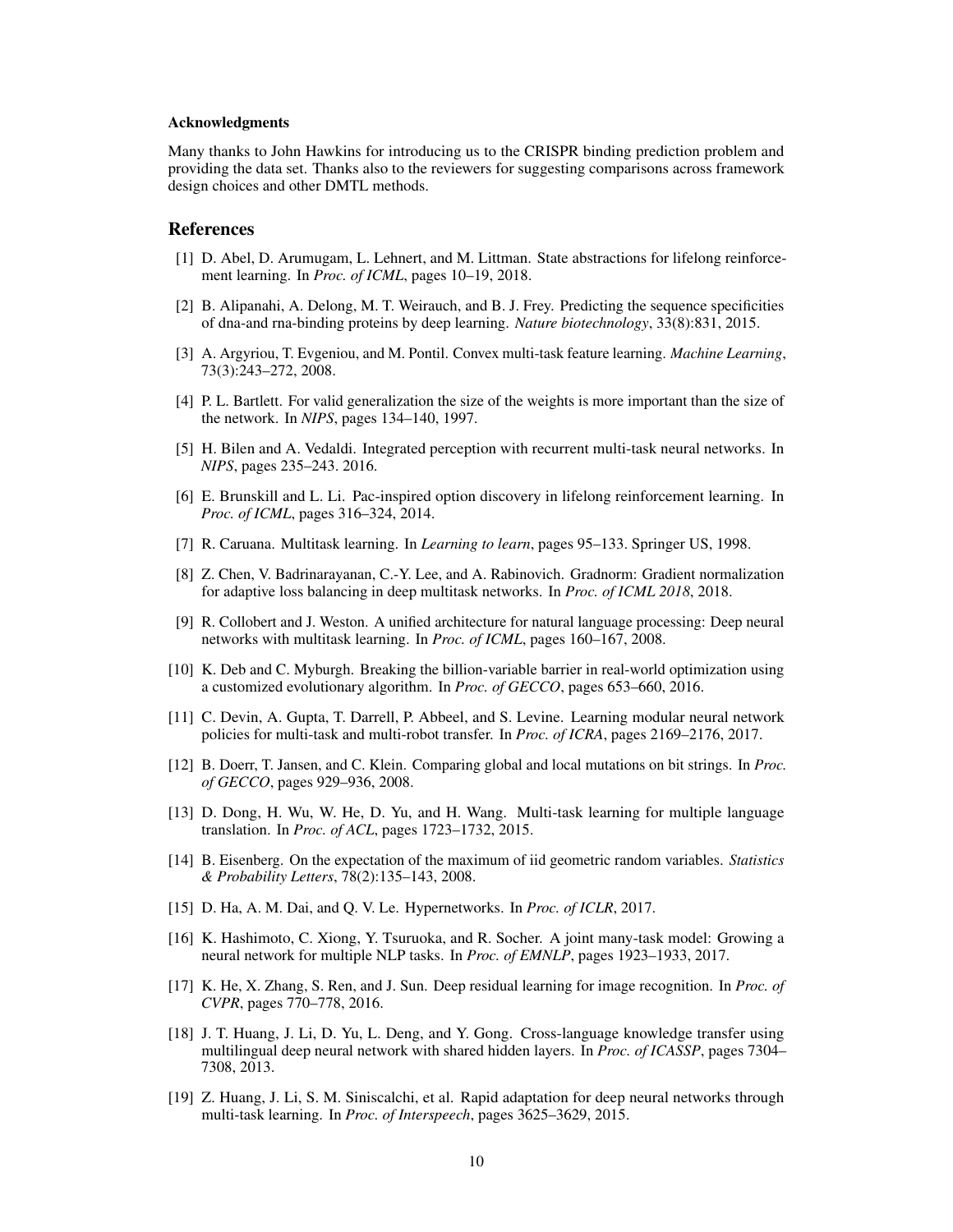- <span id="page-10-5"></span>[20] M. Jaderberg, V. Mnih, W. M. Czarnecki, T. Schaul, J. Z. Leibo, D. Silver, and K. Kavukcuoglu. Reinforcement learning with unsupervised auxiliary tasks. In *Proc. of ICLR*, 2017.
- <span id="page-10-16"></span>[21] C. Jung, J. A. Hawkins, S. K. Jones, et al. Massively parallel biophysical analysis of crispr-cas complexes on next generation sequencing chips. *Cell*, 170(1):35–47, 2017.
- <span id="page-10-9"></span>[22] L. Kaiser, A. N. Gomez, N. Shazeer, A. Vaswani, N. Parmar, L. Jones, and J. Uszkoreit. One model to learn them all. *CoRR*, abs/1706.05137, 2017.
- <span id="page-10-6"></span>[23] Z. Kang, K. Grauman, and F. Sha. Learning with whom to share in multi-task feature learning. In *Proc. of ICML*, pages 521–528, 2011.
- [24] D. P. Kingma and J. Ba. Adam: A method for stochastic optimization. *CoRR*, abs/1412.6980, 2014.
- <span id="page-10-12"></span>[25] T. G. Kolda and B. W. Bader. Tensor decompositions and applications. *SIAM Review*, 51:455– 500, 2009.
- <span id="page-10-14"></span>[26] A. Krizhevsky. *Learning Multiple Layers of Features from Tiny Images*. 2009.
- <span id="page-10-18"></span>[27] A. Krogh and J. A. Hertz. A simple weight decay can improve generalization. In *NIPS*, pages 950–957, 1992.
- <span id="page-10-7"></span>[28] A. Kumar and H. Daume, III. Learning task grouping and overlap in multi-task learning. In ´ *Proc. of ICML*, pages 1723–1730, 2012.
- <span id="page-10-17"></span>[29] Y. LeCun, L. Bottou, Y. Bengio, and P. Haffner. Gradient-based learning applied to document recognition. *Proc. of the IEEE*, 86(11):2278–2324, 1998.
- <span id="page-10-0"></span>[30] J. Liang, E. Meyerson, and R. Miikkulainen. Evolutionary architecture search for deep multitask networks. In *Proc. of GECCO*, 2018.
- <span id="page-10-3"></span>[31] X. Liu, J. Gao, X. He, L. Deng, K. Duh, and Y. Y. Wang. Representation learning using multi-task deep neural networks for semantic classification and information retrieval. In *Proc. of NAACL*, pages 912–921, 2015.
- <span id="page-10-8"></span>[32] M. Long, Z. Cao, J. Wang, and P. S. Yu. Learning multiple tasks with multilinear relationship networks. In *NIPS*, pages 1593–1602. 2017.
- <span id="page-10-1"></span>[33] Y. Lu, A. Kumar, S. Zhai, Y. Cheng, T. Javidi, and R. S. Feris. Fully-adaptive feature sharing in multi-task networks with applications in person attribute classification. *Proc. of CVPR*, 2017.
- <span id="page-10-4"></span>[34] M. T. Luong, Q. V. Le, I. Sutskever, O. Vinyals, and L. Kaiser. Multi-task sequence to sequence learning. In *Proc. of ICLR*, 2016.
- <span id="page-10-19"></span>[35] S. Merity, N. S. Keskar, and R. Socher. Regularizing and optimizing LSTM language models. In *Proc. of ICLR*, 2018.
- <span id="page-10-15"></span>[36] S. Merity, C. Xiong, J. Bradbury, and R. Socher. Pointer sentinel mixture models. *CoRR*, abs/1609.07843, 2016.
- <span id="page-10-10"></span>[37] E. Meyerson and R. Miikkulainen. Beyond shared hierarchies: Deep multitask learning through soft layer ordering. In *Proc. of ICLR*, 2018.
- <span id="page-10-11"></span>[38] E. Meyerson and R. Miikkulainen. Pseudo-task augmentation: From deep multitask learning to intratask sharing—and back. In *Proc. of ICML*, 2018.
- <span id="page-10-2"></span>[39] I. Misra, A. Shrivastava, A. Gupta, and M. Hebert. Cross-stitch networks for multi-task learning. In *Proc. of CVPR*, 2016.
- <span id="page-10-13"></span>[40] F. Neumann and C. Witt. On the runtime of randomized local search and simple evolutionary algorithms for dynamic makespan scheduling. In *Proc. of IJCAI*, pages 3742–3748, 2015.
- [41] A. Paske et al. Automatic differentiation in pytorch. 2017.